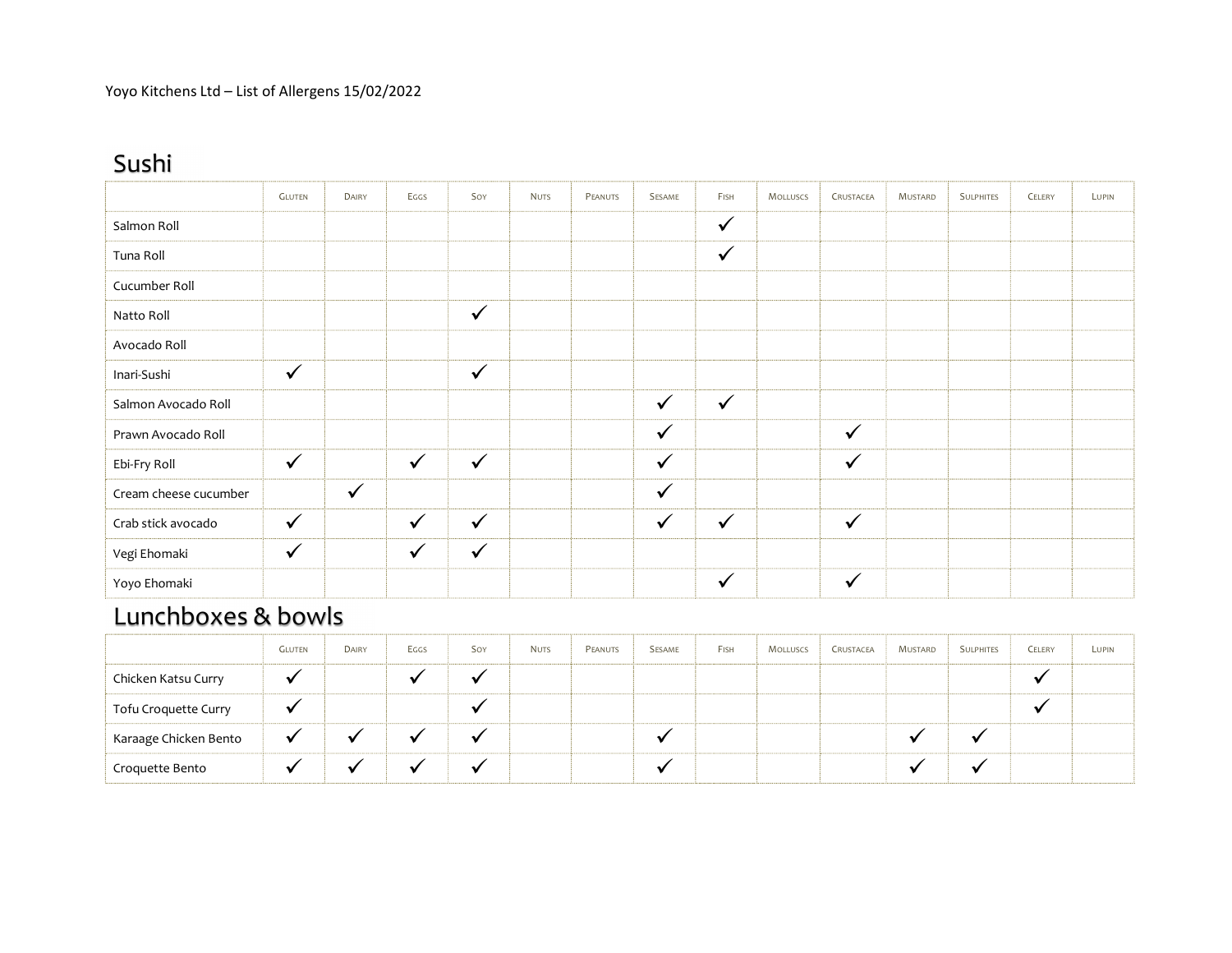### Yoyo Kitchens Ltd – List of Allergens 15/02/2022

|                                   | <b>GLUTEN</b> | DAIRY | Eggs      | Soy | <b>NUTS</b> | PEANUTS | SESAME               | FISH      | <b>MOLLUSCS</b> | CRUSTACEA | Mustard | <b>SULPHITES</b> | CELERY | LUPIN |
|-----------------------------------|---------------|-------|-----------|-----|-------------|---------|----------------------|-----------|-----------------|-----------|---------|------------------|--------|-------|
| Tsukune Chicken<br>Meatball Bento | $\bullet$     |       |           |     |             |         | ₩                    |           |                 |           |         |                  |        |       |
| Sukiyaki Beef Bento               | $\cdot$       |       | ٠.        |     |             |         | $\bullet$            | $\bullet$ |                 |           |         |                  |        |       |
| Bara-Chirashi Bowl                |               |       | $\bullet$ |     |             |         | $\ddot{\phantom{0}}$ | $\bullet$ |                 |           |         |                  |        |       |
|                                   |               |       |           |     |             |         |                      |           |                 |           |         |                  |        |       |

### Side dishes Pick 'n' Mix

|                        | <b>GLUTEN</b> | DAIRY | Eggs | Soy | <b>NUTS</b> | PEANUTS | SESAME  | FISH | <b>MOLLUSCS</b> | CRUSTACEA    | MUSTARD | <b>SULPHITES</b> | CELERY       | LUPIN |
|------------------------|---------------|-------|------|-----|-------------|---------|---------|------|-----------------|--------------|---------|------------------|--------------|-------|
| Ebi-Fry Prawn          | $\checkmark$  |       |      |     |             |         |         |      |                 | $\checkmark$ |         |                  |              |       |
| Prawn Gyoza            | $\mathbf v$   |       |      |     |             |         |         |      |                 | $\cdot$      |         |                  |              |       |
| Yakitori Chicken       | $\checkmark$  |       |      |     |             |         |         |      |                 |              |         |                  |              |       |
| Tsukune Chicken        | ✔             |       |      |     |             |         |         |      |                 |              |         |                  |              |       |
| Edamame Spring Roll    | $\checkmark$  |       |      |     |             |         |         |      |                 |              |         |                  |              |       |
| Tofu Curry Croquette   | $\checkmark$  |       |      |     |             |         |         |      |                 |              |         |                  | $\checkmark$ |       |
| Sweet Potato Croquette | $\checkmark$  |       |      |     |             |         | $\cdot$ |      |                 |              |         |                  |              |       |
| Pumpkin Croquette      | $\checkmark$  |       |      |     |             |         |         |      |                 |              |         |                  |              |       |

## Other sides

|                 | <b>GLUTEN</b> | DAIRY | Eggs | Soy                      | <b>NUTS</b> | PEANUTS | SESAME | FISH | <b>MOLLUSCS</b> | CRUSTACEA | MUSTARD | <b>SULPHITES</b> | CELERY | LUPIN |
|-----------------|---------------|-------|------|--------------------------|-------------|---------|--------|------|-----------------|-----------|---------|------------------|--------|-------|
| Chicken Katsu   |               |       |      |                          |             |         |        |      |                 |           |         |                  |        |       |
| Karaage chicken |               |       |      |                          |             |         |        |      |                 |           |         |                  |        |       |
| Goma Wakame     |               |       |      | $\sim$                   |             |         |        |      |                 |           |         |                  |        |       |
| Miso soup       |               |       |      | $\overline{\phantom{a}}$ |             |         |        |      |                 |           |         |                  |        |       |